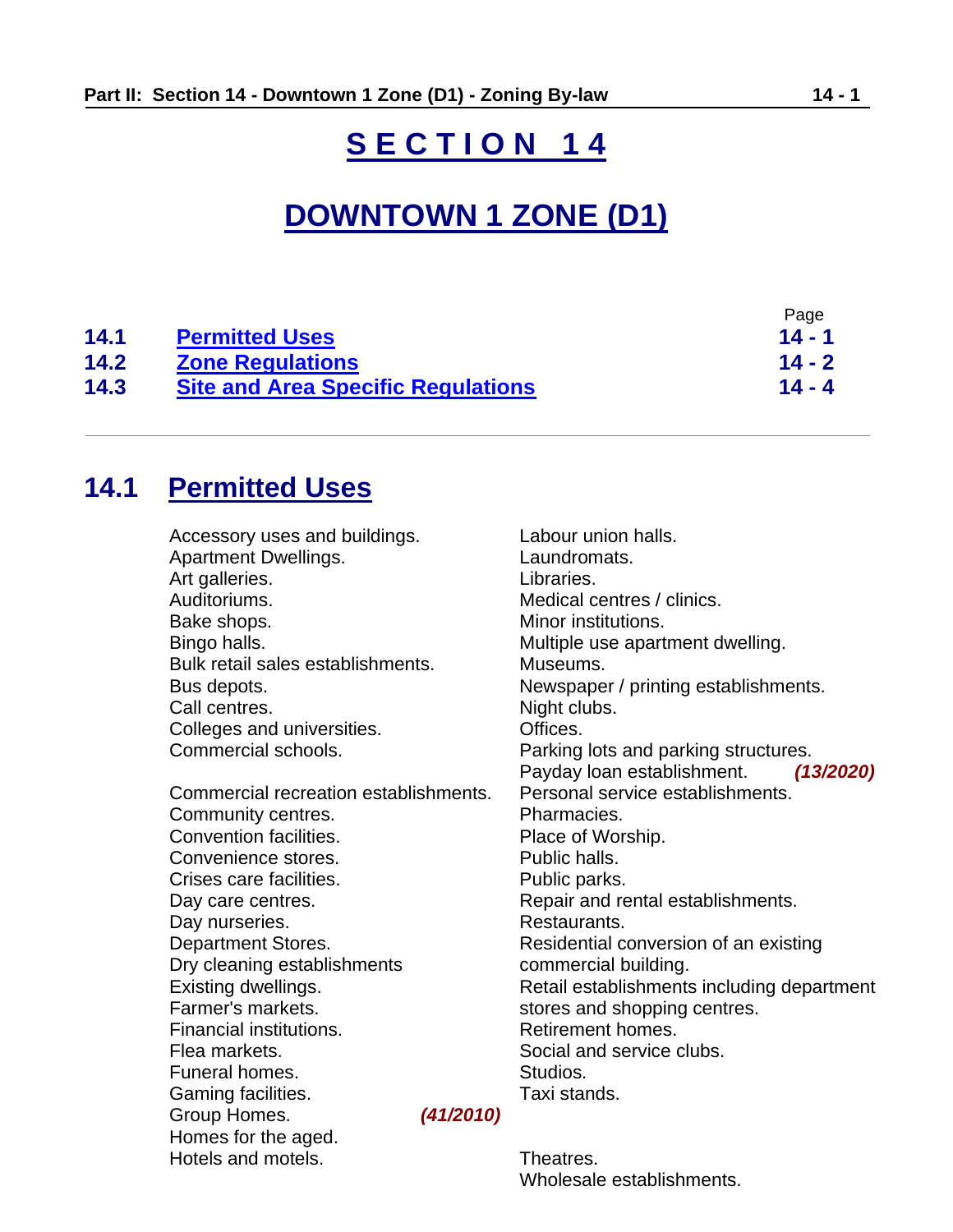# <span id="page-1-0"></span>**14.2 Zone Regulations**

### **14.2.1 All Uses Identified in Subsection 14.1 With the Exception of Residential Conversion of an Existing Commercial Building, Multiple Use Apartment Dwellings, Parking Lots and Group Homes** *(41/2010)*

| (1) | Front Yard Depth: | (minimum) | there shall be no front yard except<br>where the property fronts on a<br>street that is designated<br>on<br>Schedule 'D' as an arterial street;<br>in which case, no building shall be<br>erected closer than the proposed<br>limit of the arterial street                                |
|-----|-------------------|-----------|-------------------------------------------------------------------------------------------------------------------------------------------------------------------------------------------------------------------------------------------------------------------------------------------|
| (2) | Side Yard Widths: | (minimum) | there shall be no minimum side<br>yard requirement except for a<br>corner lot where the flanking street<br>is designated as an arterial street<br>as shown on Schedule 'D'<br>-in<br>which case, no building shall be<br>erected closer than the proposed<br>limit of the arterial street |
| (3) | Height:           | (maximum) | the maximum permitted height<br>shall be as shown on Schedule 'B'<br>of this By-law                                                                                                                                                                                                       |

### <span id="page-1-1"></span>**14.2.2 Residential Conversion of an Existing Commercial Building**

An existing commercial building, other than a shopping centre, may be converted to provide **1** or more dwelling units subject to the following regulations;

- (i) the minimum floor area of each dwelling unit after conversion shall be **45m<sup>2</sup>** ; and
- (ii) the dwelling unit or units shall be located either on the ground floor to the rear of any commercial use or on an upper floor above any commercial use.

### **14.2.3 Multiple Use Apartment Dwelling**

(1) Lot Area: (minimum) a minimum lot area of **60m<sup>2</sup>** per dwelling unit shall be provided except that for each required parking space provided within the building or within an underground parking structure there may be a reduction of **25m<sup>2</sup>** from the required lot area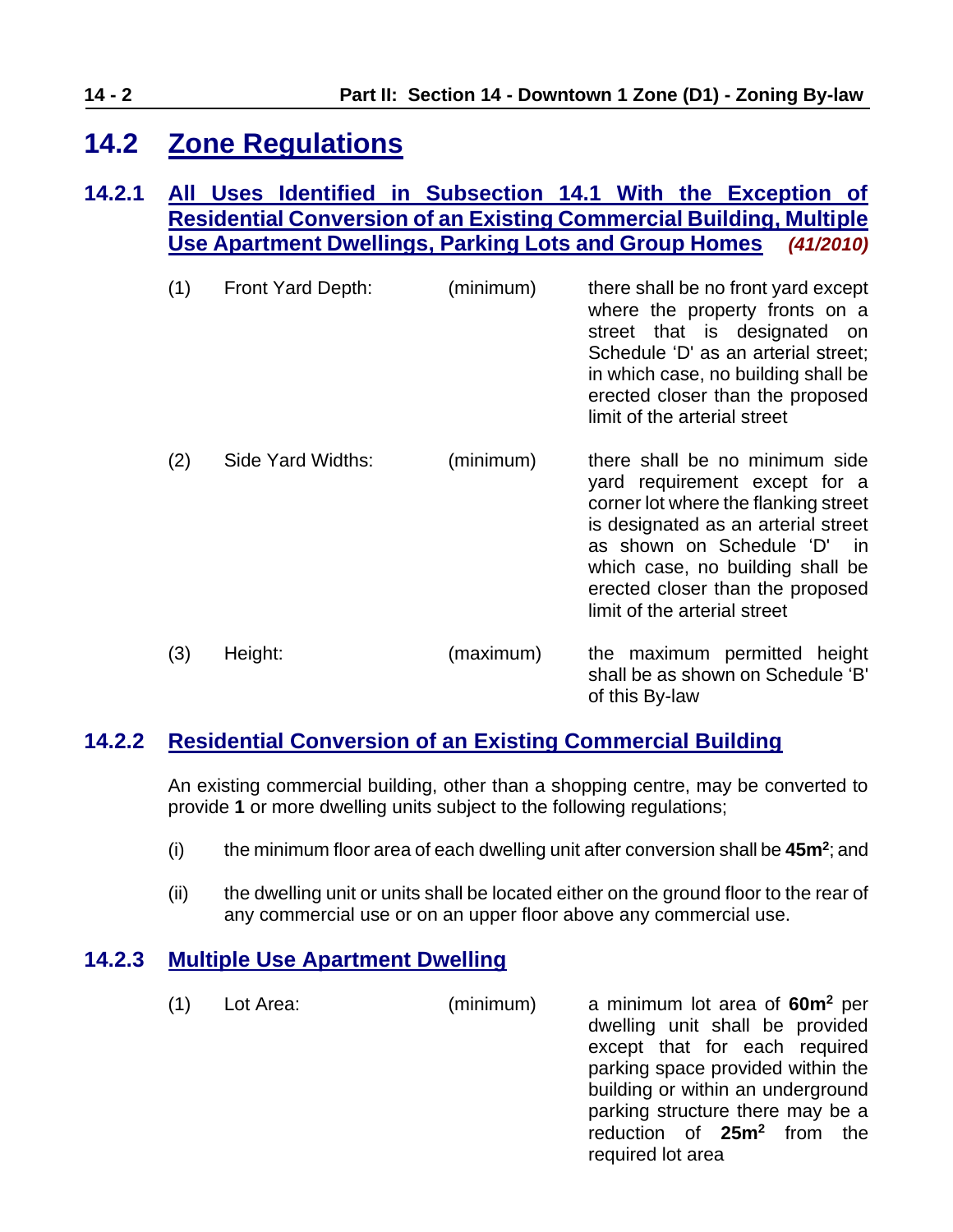|  |  |  |  | Part II: Section 14 - Downtown 1 Zone (D1) - Zoning By-law | $14 - 3$ |
|--|--|--|--|------------------------------------------------------------|----------|
|--|--|--|--|------------------------------------------------------------|----------|

| (2) | Front Yard Depth:    | (minimum) | there shall be no front yard except<br>where the property fronts on a<br>street that is designated<br>on<br>Schedule 'D' as an arterial street;<br>in which case, no building shall be<br>erected closer than the proposed<br>limit of the arterial street                         |
|-----|----------------------|-----------|------------------------------------------------------------------------------------------------------------------------------------------------------------------------------------------------------------------------------------------------------------------------------------|
| (3) | Side Yard Widths:    | (minimum) | there shall be no minimum side<br>yard requirement except for a<br>corner where the flanking street is<br>designated as an arterial street as<br>shown on Schedule 'D'; in which<br>case, no building shall be erected<br>closer than the proposed limit of<br>the arterial street |
| (4) | Height:              | (maximum) | no building shall exceed the height<br>limitations as shown on Schedule<br>'B'                                                                                                                                                                                                     |
| (5) | <b>Amenity Area:</b> | (minimum) | an amenity area representing a<br>minimum of 20% of the lot area<br>shall be provided                                                                                                                                                                                              |
|     | <b>Parking Lot</b>   |           |                                                                                                                                                                                                                                                                                    |
| (1) | Landscaped Strips:   | (minimum) | landscaped strips 3m in width shall<br>be provided adjacent to a street                                                                                                                                                                                                            |

# **14.2.5 Group Homes**

<span id="page-2-0"></span>**14.2.4** 

*(41/2010)*

(1) The regulations set out in **Section 3.16** shall apply.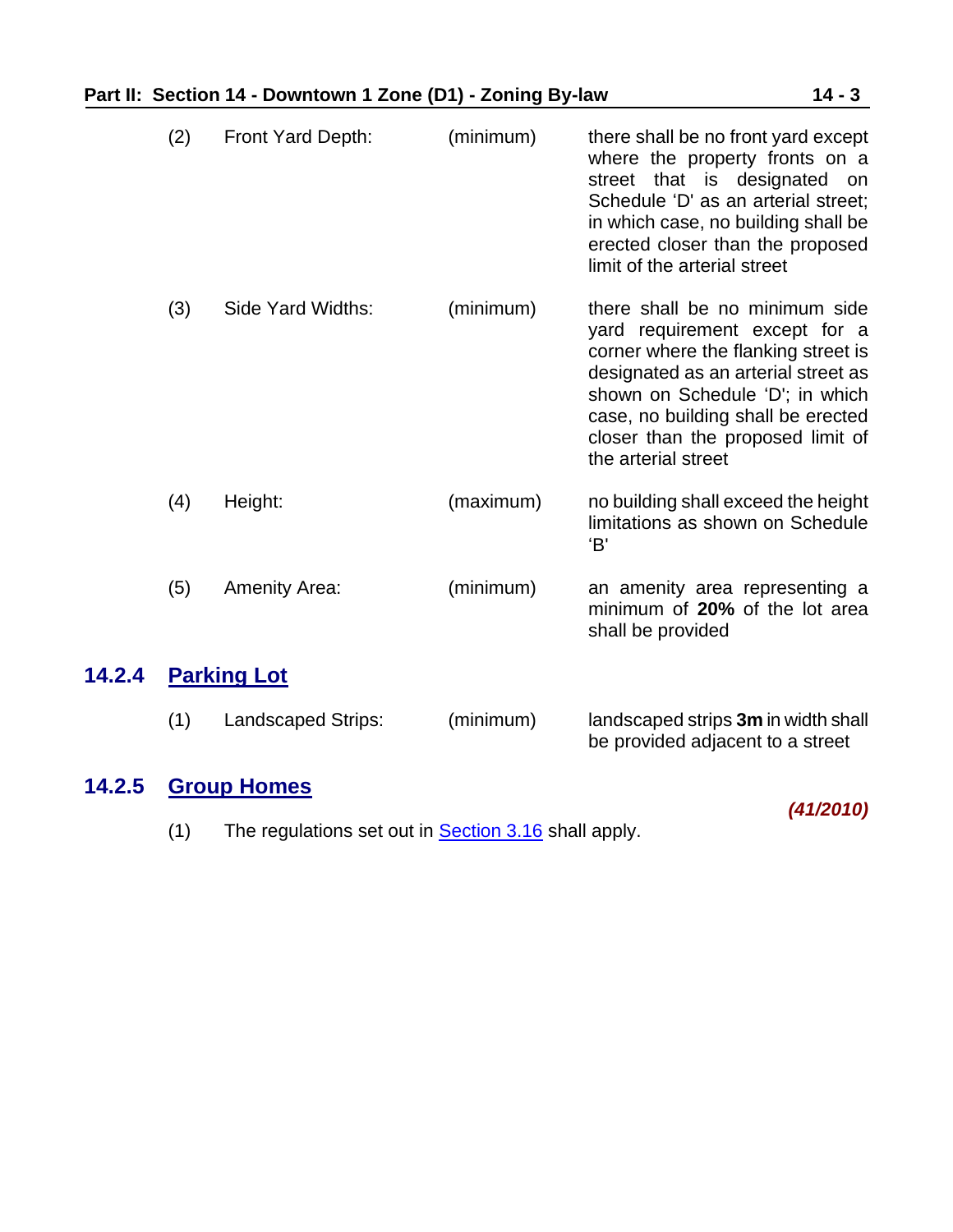## <span id="page-3-0"></span>**14.3 Site and Area Specific Regulations**

**The following site and area specific zones shall be subject to the preceding permitted uses and zone regulations except where those permitted uses and regulations are varied by the provisions of these site and area specific zones**.

|        | Page     |        | Page     |
|--------|----------|--------|----------|
| $D1-1$ | $14 - 4$ | $D1-3$ | $14 - 7$ |
| D1-2   | 14 - 6   | $D1-4$ | $14 - 7$ |

- <span id="page-3-1"></span>**14.3.1 D1-1** (See Zoning Map Parts 42 and 53)
- **14.3.1.1 Permitted Uses**
	- (1) As set out in **Section 14.1**.

#### **14.3.1.2 Site Zone Regulations**

#### **14.3.1.2.1 All Uses Identified in Subsection 14.1 with the Exception of Residential Conversion of an Existing Commercial Building, Multiple Use Apartments and Parking Lots**

- (1) Front Yard: (minimum) for any building erected after the date of the passing of this By-law; a minimum front yard shall be provided as follows: i) where the lot frontage exceeds **22m** a minimum front yard of **3m** or the average front yard of the adjacent buildings, whichever is greater, shall be provided; ii) where the lot frontage does not exceed **22m**, a minimum front yard
	- equal to the average front yard of the adjacent buildings to a maximum of **3m** shall be provided;
	- iii) for a corner lot a minimum front yard of **3m** shall be provided;
	- iv) where the fronting street is designated on Schedule 'D' as an arterial street the required front yard shall be measured from the proposed limit of the arterial street;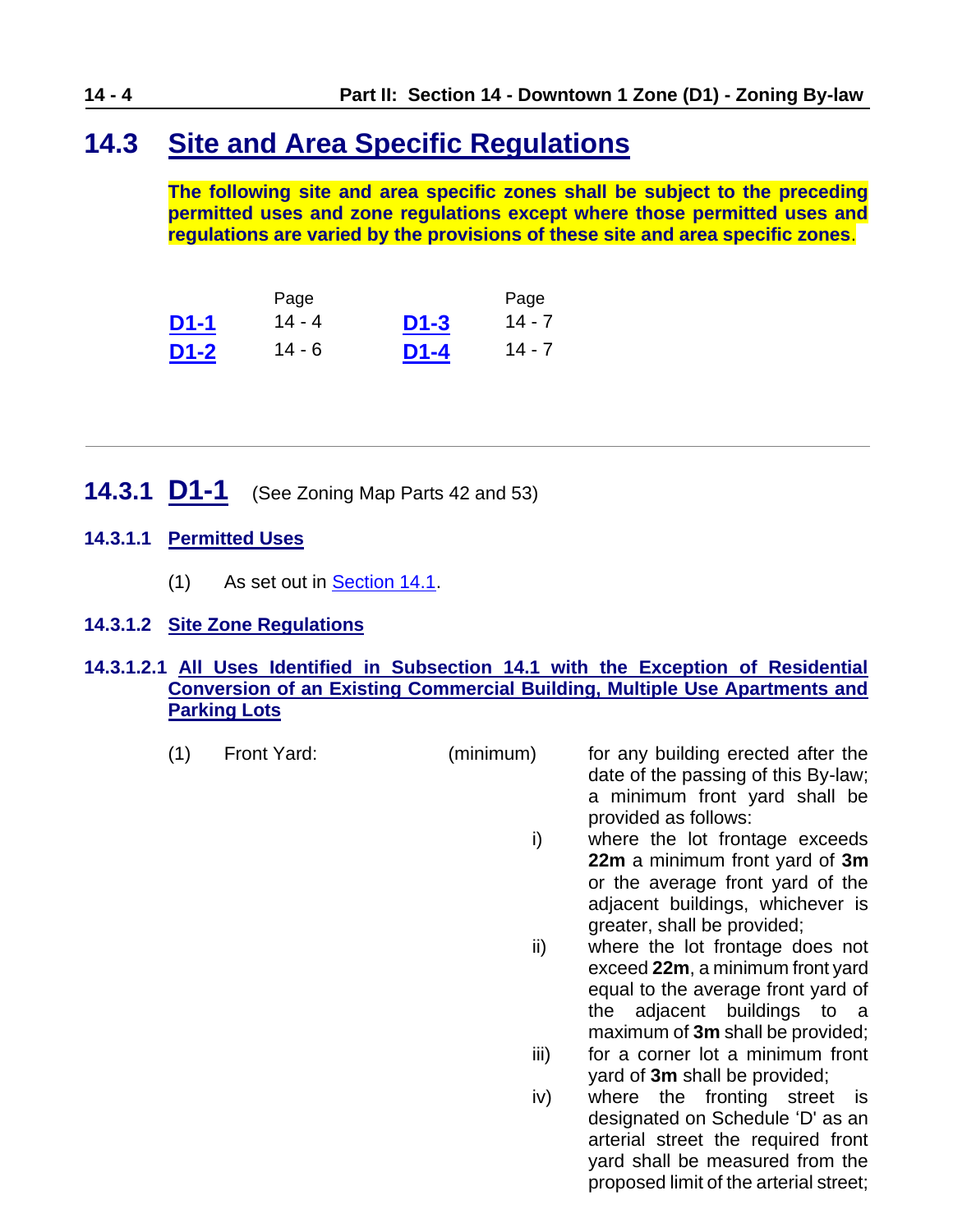|     |                   |           | and                                                    |
|-----|-------------------|-----------|--------------------------------------------------------|
|     |                   | V)        | where no building exists on an                         |
|     |                   |           | adjacent lot, the adjacent lot shall                   |
|     |                   |           | be deemed to have a front yard of                      |
|     |                   |           | 3m for the purpose of this Section.                    |
| (2) | Side Yard Widths: | (minimum) | there shall be no minimum side                         |
|     |                   |           | yard requirement except for a                          |
|     |                   |           | corner lot where a minimum side                        |
|     |                   |           | yard from the flanking street of 3m                    |
|     |                   |           | shall be provided; where the                           |
|     |                   |           | flanking street is designated as an<br>street as shown |
|     |                   |           | arterial<br>on<br>Schedule 'D' of this By-law, the     |
|     |                   |           | minimum side yard shall<br>be                          |
|     |                   |           | measured from the proposed limit                       |
|     |                   |           | of the arterial street                                 |
| (3) | Height:           | (maximum) | no building shall exceed the height                    |
|     |                   |           | limitations as shown on Schedule                       |
|     |                   |           | 'B'                                                    |

#### **14.3.1.2.2 Residential Conversion of an Existing Commercial Building**

(1) The regulations set out in **Section 14.2.2** shall apply.

#### **14.3.1.2.3 Multiple Use Apartment Dwelling**

| (1) | Lot Area:            | (minimum) | <b>60m<sup>2</sup></b> per dwelling unit, except that<br>for each required parking space<br>provided within the building or<br>within an underground parking<br>structure, there may be a reduction<br>of 25m <sup>2</sup> from the required lot area                                             |
|-----|----------------------|-----------|---------------------------------------------------------------------------------------------------------------------------------------------------------------------------------------------------------------------------------------------------------------------------------------------------|
| (2) | Lot Frontage:        | (minimum) | 25m                                                                                                                                                                                                                                                                                               |
| (3) | Lot Coverage:        | (maximum) | 50%                                                                                                                                                                                                                                                                                               |
| (4) | <b>Amenity Area:</b> | (minimum) | 20% of the lot area                                                                                                                                                                                                                                                                               |
| (5) | Front Yard Depth:    | (minimum) | <b>9m</b> except as follows:                                                                                                                                                                                                                                                                      |
|     |                      | i)        | where there are no dwelling units<br>on the ground floor or the ground<br>and second floors, a minimum<br>front yard of 3m shall be required,<br>provided the exterior wall of the<br>building above the non-residential<br>floors shall not be located closer<br>than 10m to the front lot line; |
|     |                      | ii)       | the fronting street is<br>where<br>designated on Schedule 'D' as an<br>arterial street, the minimum front                                                                                                                                                                                         |

yard shall be measured from the proposed limit of the arterial street.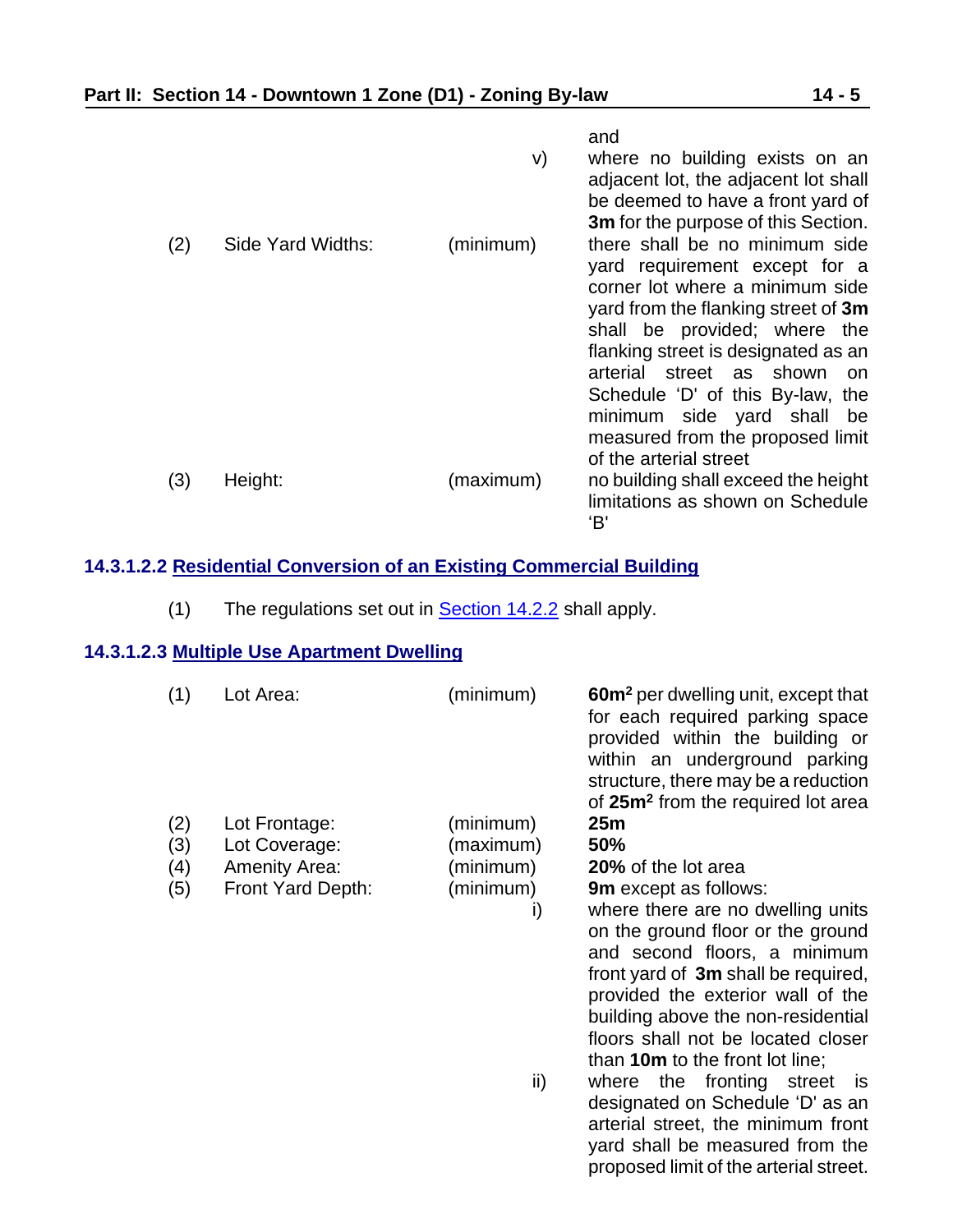| (6)        | Side Yard Widths:           | (minimum)              | 6m plus 1/4 of the building height<br>shall be provided, except as<br>follows:                                                                                                                                                                                                                                                   |
|------------|-----------------------------|------------------------|----------------------------------------------------------------------------------------------------------------------------------------------------------------------------------------------------------------------------------------------------------------------------------------------------------------------------------|
|            |                             | i)                     | where there are no dwelling units<br>on the ground floor or the ground<br>and second floors, a minimum side<br>yard shall not be required provided<br>that the exterior wall of the building<br>above the non-residential floors<br>shall be located a minimum of 6m<br>plus 3 of the building height from<br>the side lot line: |
|            |                             | ii)                    | where the lot is a corner lot and<br>the flanking street is designated on<br>Schedule 'D' as an arterial street,<br>the minimum side yard from the<br>flanking street shall be measured<br>from the proposed limit of the<br>arterial street.                                                                                    |
| (7)<br>(8) | Rear Yard Depth:<br>Height: | (minimum)<br>(maximum) | 12m<br>no building shall exceed the height<br>limitations as shown on Schedule<br>'В'                                                                                                                                                                                                                                            |

#### **14.3.1.2.4 Parking Lots**

- (1) The regulations set out in  $Section 14.2.4$  shall apply.
- <span id="page-5-0"></span>**14.3.2 D1-2** (See Zoning Map Part 53)

#### **14.3.2.1 Permitted Uses**

(1) Ground floor commercial use and **3** dwelling units on the second floor.

#### **14.3.2.2 Site Zone Regulations**

(1) Height: (maximum) **7.6m** (2) Parking Requirement: (maximum) **1** parking space per dwelling unit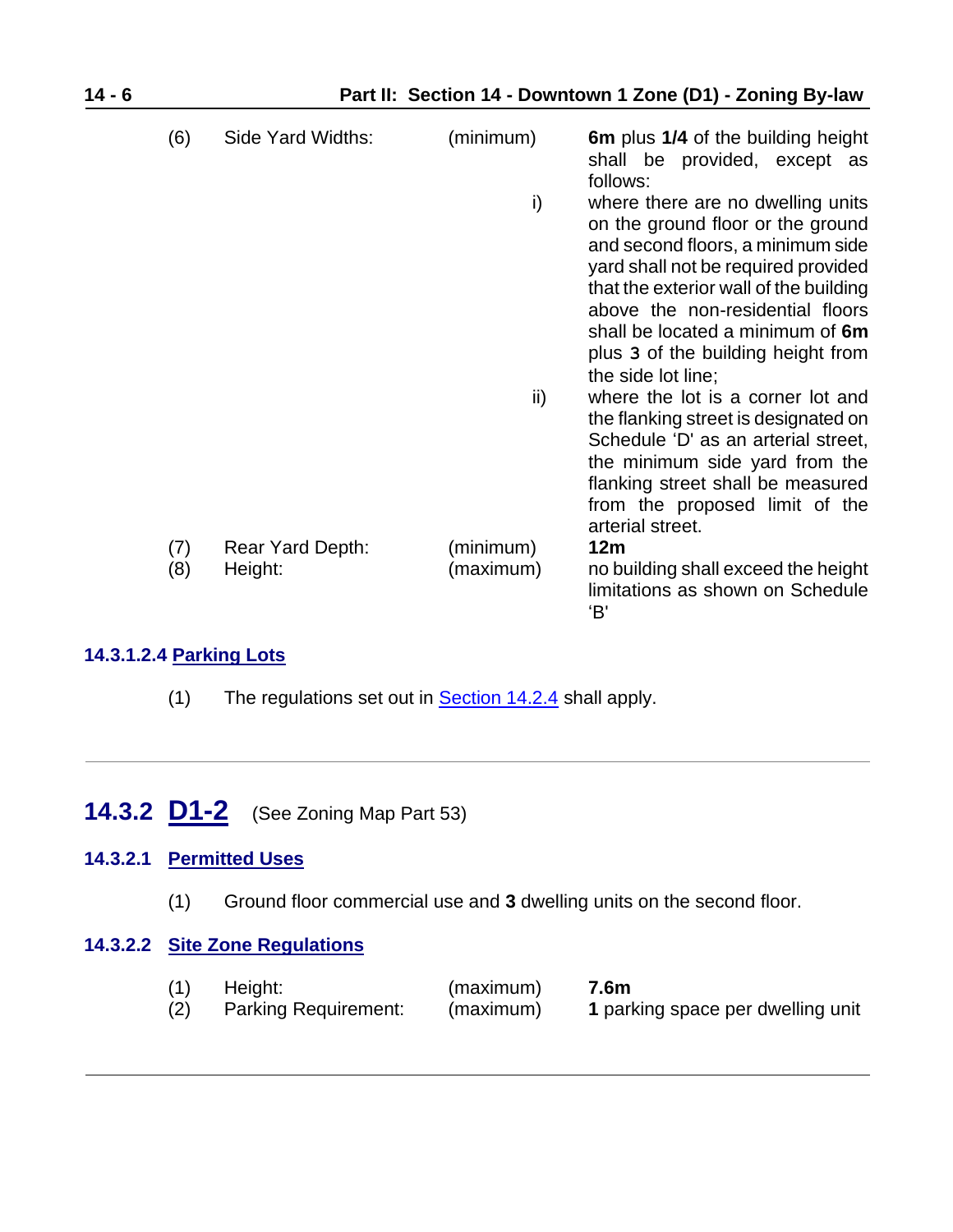## <span id="page-6-0"></span>**14.3.3 D1-3** (See Zoning Map Part 42)

#### **14.3.3.1 Permitted Uses**

(1) May include an apartment building.

#### **14.3.3.2 Site Zone Regulations - Apartment Buildings**

| (1)<br>(2)<br>(3) |     | Number of Units:<br><b>Number of Storeys:</b><br>Setbacks: | (maximum)<br>(maximum)<br>(minimum) | 47<br>12                                                                                                                                                       |
|-------------------|-----|------------------------------------------------------------|-------------------------------------|----------------------------------------------------------------------------------------------------------------------------------------------------------------|
|                   | (a) | <b>Apartment Tower</b>                                     |                                     |                                                                                                                                                                |
|                   |     | <b>Front Yard</b><br>i)                                    |                                     | 8.7m                                                                                                                                                           |
|                   |     | ii)<br><b>Rear Yard</b>                                    |                                     | 11.3m                                                                                                                                                          |
|                   |     | iii)<br>South Side Yard                                    |                                     | 8.3 <sub>m</sub>                                                                                                                                               |
|                   |     | North Side Yard<br>iv)                                     |                                     | 14.6m                                                                                                                                                          |
|                   | (b) | <b>Parking Garage</b>                                      |                                     |                                                                                                                                                                |
|                   |     | <b>Front Yard</b><br>i)                                    |                                     | 0.3 <sub>m</sub>                                                                                                                                               |
|                   |     | ii)<br><b>Rear Yard</b>                                    |                                     | 5.0m                                                                                                                                                           |
|                   |     | iii)<br>South Side Yard                                    |                                     | 0.3 <sub>m</sub>                                                                                                                                               |
|                   |     | North Side Yard<br>iv)                                     |                                     | 0.3 <sub>m</sub>                                                                                                                                               |
| (4)               |     | Lot Coverage:                                              | (maximum)                           | 89%                                                                                                                                                            |
| (5)               |     | Special Height Provision: (maximum)                        |                                     | the top of the parking garage<br>portion of the structure shall not<br>exceed the grade level of the<br>centre line of <b>Front Street</b> abutting<br>the lot |

## <span id="page-6-1"></span>**14.3.4 D1-4** (See Zoning Map Part 42)

#### **14.3.4.1 Permitted Uses**

(1) May include a multiple use apartment dwelling.

#### **14.3.4.2 Site Zone Regulations - Multiple Use Apartment Dwellings**

| (1)<br>(2) | Height:<br>Number of Dwelling Units: (maximum) | (maximum) | 11 storeys<br>83                                                                                |
|------------|------------------------------------------------|-----------|-------------------------------------------------------------------------------------------------|
| (3)        | Number of Offices:                             | (maximum) | 3 ground floor offices having a total<br>gross floor area of not more than<br>256m <sup>2</sup> |
| (4)        | Setbacks:                                      | (minimum) | the existing front, side and rear<br>yard setbacks shall be maintained                          |
| (5)        | Landscaped Open Space: (minimum)               |           | 50%                                                                                             |